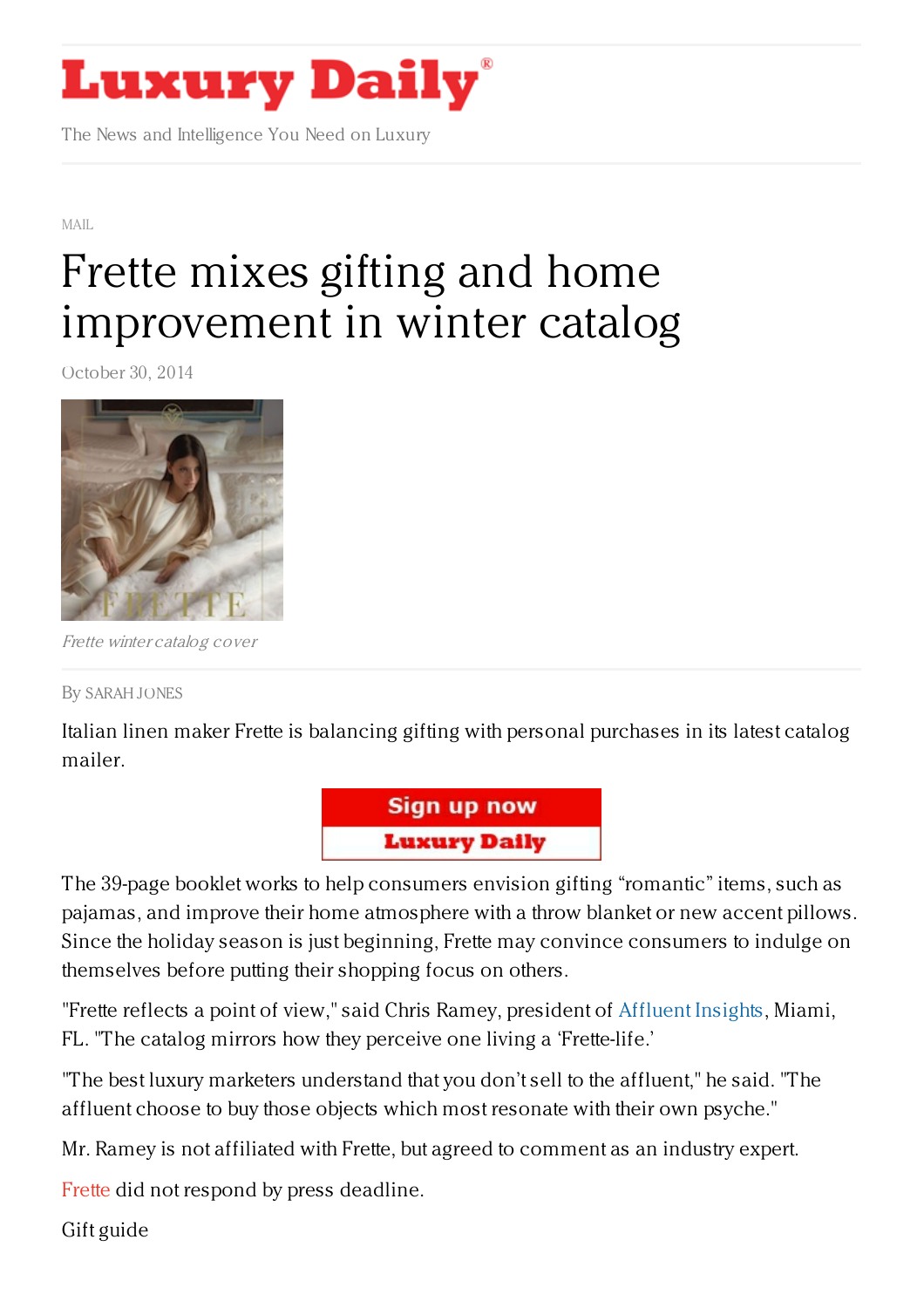The front cover of Frette's catalog shows a woman in a cream colored pajama set and robe lounging on a bed made with ivory linens, complete with a fox fur throw.

Inside on the first two pages is a warm wintery scene, with a quilted armchair draped with a robe sitting next to a side table bearing wrapped gifts and a lit candle. No model is shown, to help consumers picture themselves in the room, complete with chopped wood and shelves stocked with Frette wares.



Online version of Frette fall catalog

Text tells consumers, "Frette: what luxury feels like in your home."

Continuing to paint a picture, the following page shows a cup and saucer balanced on books, perched atop a stack of throws in different textures and fabrications. Frette refers to the blankets, writing "The perfect solution for cold winter nights and and a warm welcome touch."



Online version of Frette winter catalog

Next, Frette presents its "Dream Bed," also shown on the cover, which is styled with a mix of pieces from the brand's fall/winter collection. Close-up images are provided for the lace, jacquard and embroidery on pillows and bedding.

Speaking to holiday entertaining plans, Frette featured its table linens, dressing a table with festive cupcakes. Consumers are told that the brand can help them create an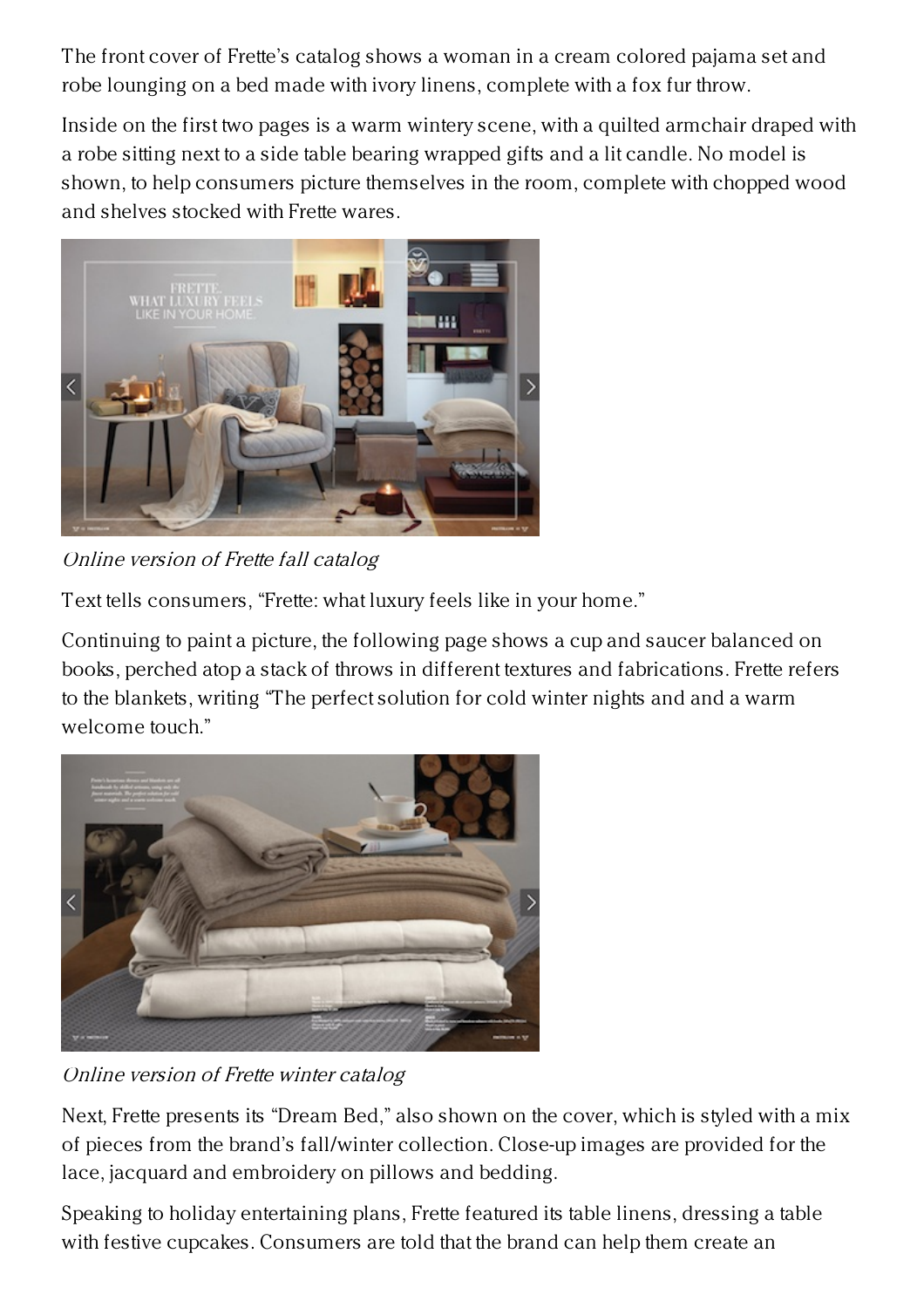individual story for their table.



Online version of Frette winter catalog

Giving gifting ideas, Frette next depicted its sleepwear, showing a female model around a house in various ensembles, with a vintage-inspired hairstyle. Text explains that with these garments, consumers can "lounge in glamour for the holidays."



Online version of Frette winter catalog

In addition to pajamas, Frette also gives the gifting idea of its home fragrances, including scented candles and oil diffusers.

Frette turned back to self gifting ideas, featuring its popular International bedspread, shown in silver and paired with other monochromatic bedding, educating consumers on the current trend.

Next, Frette showed off its limited-edition Ambra duvet cover, for which only 115 pieces were made by hand. Silk and cotton is woven together, and embroidered with gold petals.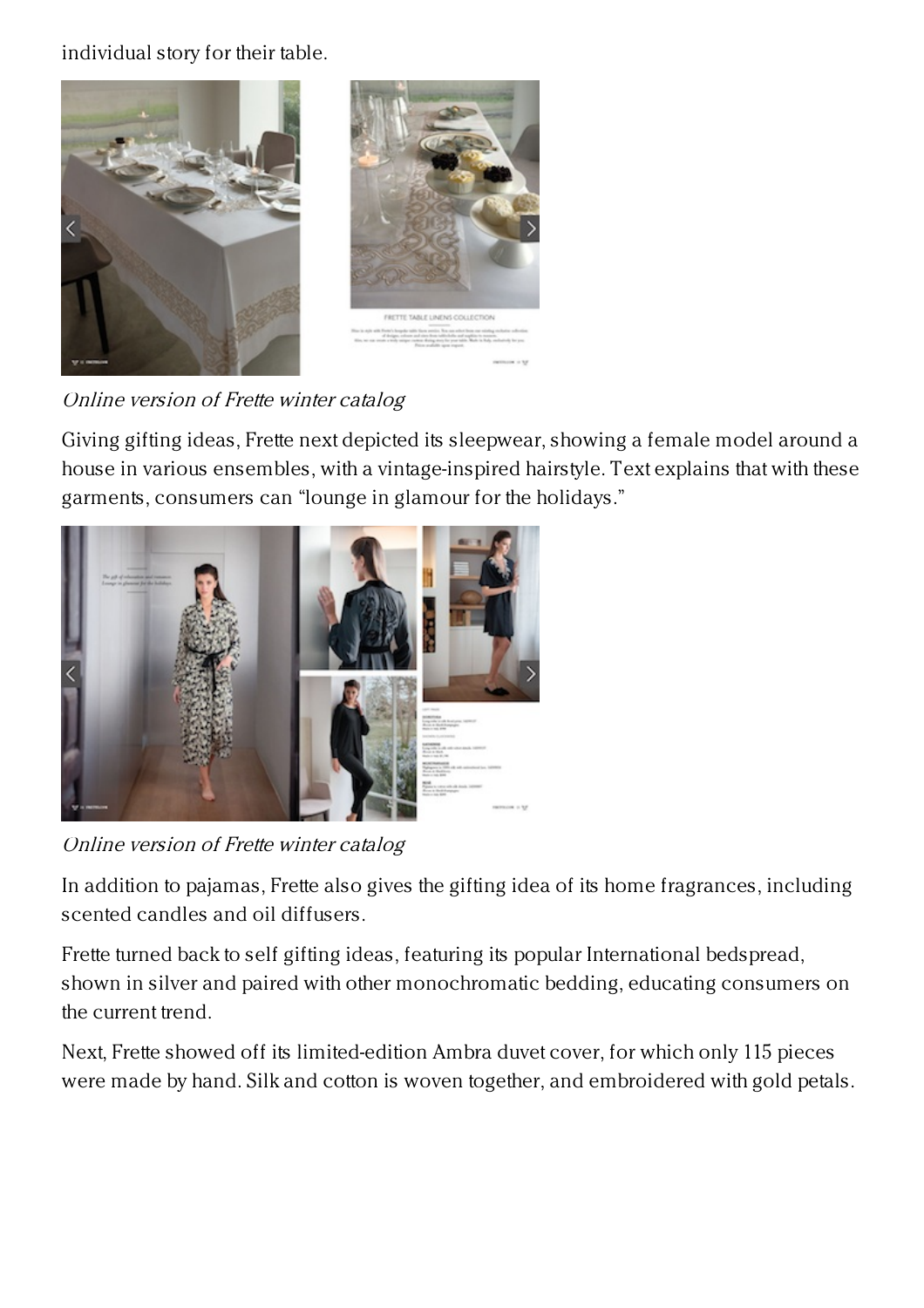

Online version of Frette winter catalog

Each Ambra is presented in a numbered collectible box with a certificate guaranteeing authenticity.

After featuring additional duvets and bedding, Frette closed the catalog with travel essentials. Cashmere scarves, ballerina flats and a leather travel bag are photographed next to golden gift boxes.



Online version of Frette winter catalog

## Clickable catalog

For its last catalog, Frette expanded the audience for its fall catalog by republishing the print version in a Facebook application.

On Frette's Facebook app, consumers could click through the entire digitized version of the catalog, as well as navigate to ecommerce pages. This reaches fans of the brand, even if they may not have signed up to receive mailings (see [story](https://www.luxurydaily.com/frette-finds-consumers-where-they-are-with-facebook-app-catalog/)).

This edition was also published to Facebook and Frette's Web site to allow a digital audience to explore.

Other digital initiatives have helped create a higher level of online engagement around Frette's catalogs.